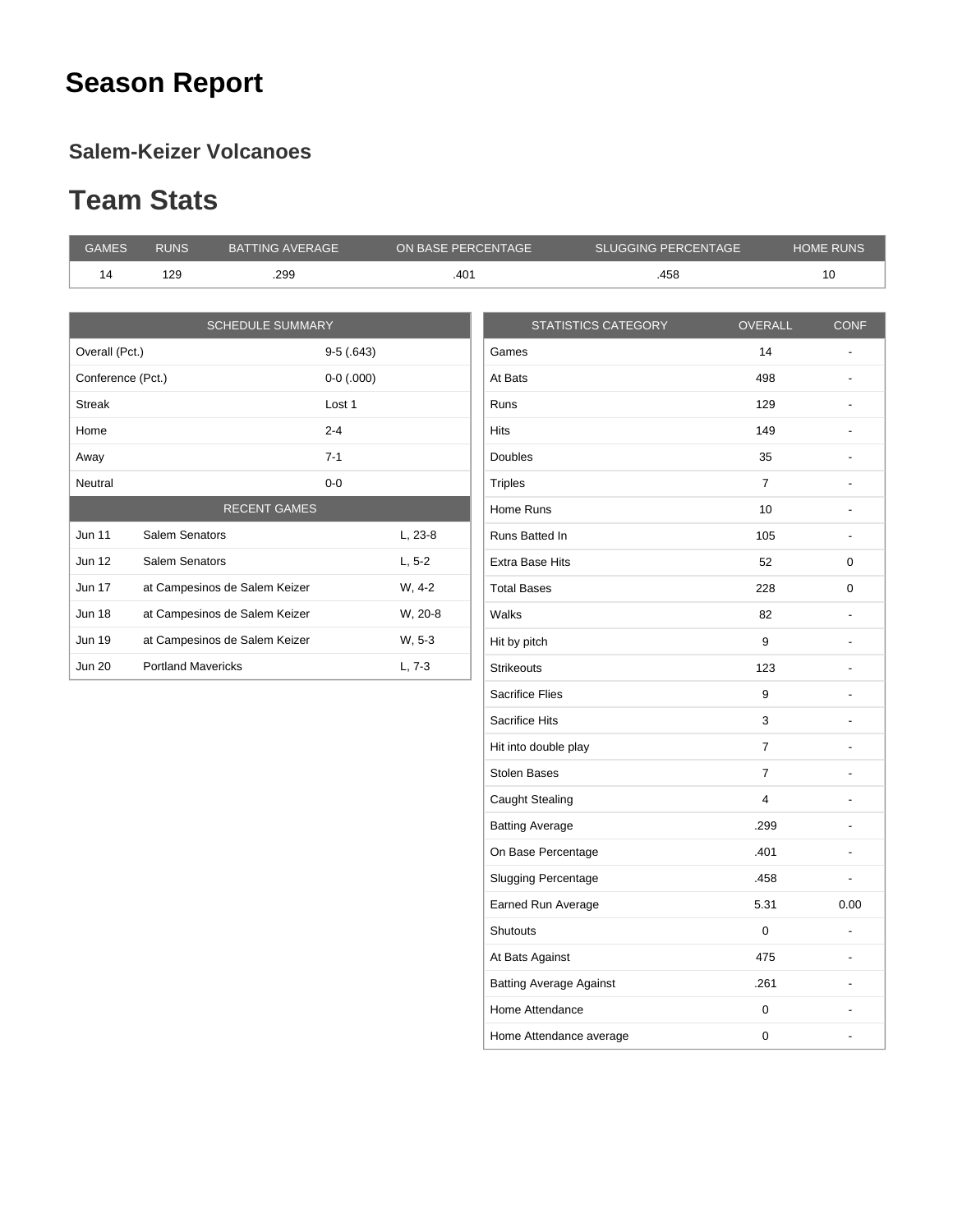## **Player Stats**

|     | <b>HITTING</b>           |            |                |                |               |                     |                |                         |                            |                |                                                                   |                |                |                  |                |            |              |            |
|-----|--------------------------|------------|----------------|----------------|---------------|---------------------|----------------|-------------------------|----------------------------|----------------|-------------------------------------------------------------------|----------------|----------------|------------------|----------------|------------|--------------|------------|
| NO. | <b>NAME</b>              | <b>YR</b>  | POS            | G              | AB            | ${\sf R}$           | н              | 2B                      | 3B                         | HR             | <b>RBI</b>                                                        | <b>BB</b>      | $\mathsf K$    | <b>SB</b>        | CS             | <b>AVG</b> | <b>OBP</b>   | <b>SLG</b> |
| 10  | Jacobi Alien             |            | $\mathbf C$    | 10             | 20            | 6                   | $\overline{7}$ | 3                       | 0                          | 0              | 10                                                                | 4              | $\mathbf{1}$   | 0                | $\mathbf{1}$   | .350       | .440         | .500       |
| 01  | Bryce Brueggemeyer       |            |                | 6              | 22            | 4                   | $\overline{7}$ | $\overline{\mathbf{c}}$ | 0                          | $\mathbf{1}$   | 5                                                                 | $\mathbf{1}$   | 6              | 3                | 0              | .318       | .375         | .545       |
| 02  | Juan Carlos Abreau       |            | OF             | 14             | 63            | 19                  | 22             | 6                       | 3                          | $\mathbf{1}$   | 10                                                                | 9              | 10             | 0                | 0              | .349       | .432         | .587       |
| 19  | Matt Holiday             |            | <b>INF</b>     | 14             | 56            | 14                  | 18             | $\overline{4}$          | 1                          | 2              | 14                                                                | 12             | 9              | 0                | 0              | .321       | .451         | .536       |
| 13  | <b>Tony Holton</b>       |            | OF             | 14             | 56            | 15                  | 17             | $\overline{7}$          | $\mathbf{1}$               | 0              | 9                                                                 | 10             | 13             | $\overline{2}$   | $\mathbf 0$    | .304       | .418         | .464       |
| 07  | Sam Jones                |            | OF             | 10             | 33            | 9                   | 11             | 3                       | 0                          | 0              | 9                                                                 | 6              | 5              | $\mathbf 0$      | 0              | .333       | .439         | .424       |
| 33  | Ronnie Keaton Jr.        |            | <b>INF</b>     | 12             | 36            | 11                  | 8              | $\overline{2}$          | 0                          | 2              | 4                                                                 | 15             | 19             | 1                | $\overline{2}$ | .222       | .451         | .444       |
| 23  | <b>Travis McFarland</b>  |            | <b>INF</b>     | 11             | 44            | 8                   | 12             | $\mathbf{1}$            | 1                          | $\mathbf{1}$   | 9                                                                 | 5              | 18             | 0                | 0              | .273       | .340         | .409       |
| 99  | Keyberth Mejias          |            | C              | 5              | 22            | 6                   | 6              | $\mathbf{1}$            | 0                          | 0              | $\overline{c}$                                                    | 0              | 3              | 0                | 0              | .273       | .292         | .318       |
| 38  | <b>Adarius Moody</b>     |            | C              | 6              | 20            | $\overline{2}$      | 4              | 0                       | 0                          | 0              | $\overline{2}$                                                    | $\overline{2}$ | 9              | 0                | 0              | .200       | .261         | .200       |
| 14  | Humberto Soto            |            | <b>INF</b>     | 11             | 19            | 5                   | $\overline{2}$ | $\overline{2}$          | 0                          | 0              | 6                                                                 | $\overline{7}$ | $\overline{7}$ | 1                | $\mathbf{1}$   | .105       | .346         | .211       |
| 09  | Jose Villa               |            | <b>INF</b>     | 14             | 59            | 15                  | 15             | $\overline{2}$          | 0                          | $\overline{2}$ | 13                                                                | 6              | 15             | 0                | 0              | .254       | .318         | .390       |
| 16  | Shoma Yoshido            |            | <b>INF</b>     | 12             | 48            | 15                  | 20             | $\overline{\mathbf{c}}$ | $\mathbf{1}$               | $\mathbf{1}$   | 12                                                                | 5              | 8              | 0                | 0              | .417       | .482         | .563       |
|     | <b>Totals</b>            |            |                | 14             | 498           | 129                 | 149            | 35                      | 7                          | 10             | 105                                                               | 82             | 123            | 7                | 4              | .299       | .401         | .458       |
|     | Opponent                 |            |                | 14             | 475           | 97                  | 124            | 21                      | 2                          | 1              | 83                                                                | 60             | 129            | 26               | 1              | .261       | .362         | .320       |
|     | <b>EXTENDED HITTING</b>  |            |                |                |               |                     |                |                         |                            |                |                                                                   |                |                |                  |                |            |              |            |
| NO. | <b>NAME</b>              |            | <b>YR</b>      | <b>POS</b>     | ${\mathsf G}$ | <b>HBP</b>          |                | <b>SF</b>               | <b>SH</b>                  | <b>TB</b>      | <b>XBH</b>                                                        |                | <b>HDP</b>     | GO               | <b>FO</b>      |            | GO/FO        | PA         |
| 10  | Jacobi Alien             |            |                | C              | 10            | $\mathbf 0$         |                | $\mathbf{1}$            | 0                          | 10             | 3                                                                 |                | 0              | 6                | 5              |            | 1.20         | 25         |
| 01  | Bryce Brueggemeyer       |            |                |                | 6             | $\mathbf{1}$        |                | 0                       | 0                          | 12             | 3                                                                 |                | 0              | 3                | 5              |            | 0.60         | 24         |
| 02  | Juan Carlos Abreau       |            |                | OF             | 14            | $\mathbf{1}$        |                | $\mathbf{1}$            | 0                          | 37             | 10                                                                |                | 0              | 10               | 17             |            | 0.59         | 74         |
| 19  | Matt Holiday             |            |                | <b>INF</b>     | 14            | $\overline{2}$      |                | $\mathbf{1}$            | 0                          | 30             | $\overline{7}$                                                    |                | 3              | 15               | 13             |            | 1.15         | 71         |
| 13  | Tony Holton              |            |                | OF             | 14            | $\mathbf{1}$        |                | 0                       | 0                          | 26             | 8                                                                 |                | 0              | 7                | 13             |            | 0.54         | 67         |
| 07  | Sam Jones                |            |                | OF             | 10            | $\mathbf{1}$        |                | 1                       | $\mathbf{1}$               | 14             | 3                                                                 |                | 0              | 8                | $\overline{7}$ |            | 1.14         | 42         |
| 33  | Ronnie Keaton Jr.        |            |                | INF            | 12            | $\mathbf 0$         |                | 0                       | $\mathbf{1}$               | 16             | 4                                                                 |                | 0              | 4                | 3              |            | 1.33         | 52         |
| 23  | <b>Travis McFarland</b>  |            |                | INF            | 11            | 0                   |                | $\mathbf{1}$            | $\mathbf 0$                | 18             | 3                                                                 |                | 0              | 5                | 10             |            | 0.50         | 50         |
| 99  | Keyberth Mejias          |            |                | $\mathsf C$    | $\sqrt{5}$    | $\mathbf{1}$        |                | $\mathbf{1}$            | $\mathbf 0$                | $\overline{7}$ | $\mathbf{1}$                                                      |                | $\overline{2}$ | 6                | $\overline{7}$ |            | 0.86         | 24         |
| 38  | Adarius Moody            |            |                | $\mathsf C$    | 6             | 0                   |                | $\mathbf{1}$            | $\mathbf 0$                | 4              | 0                                                                 |                | $\mathsf 0$    | $\overline{c}$   | $\,$ 5 $\,$    |            | 0.40         | 23         |
| 14  | Humberto Soto            |            |                | <b>INF</b>     | 11            | $\pmb{0}$           |                | $\pmb{0}$               | $\mathbf{1}$               | $\overline{4}$ | $\overline{c}$                                                    |                | $\pmb{0}$      | 4                | $\,$ 5 $\,$    |            | 0.80         | 27         |
| 09  | Jose Villa               |            |                | <b>INF</b>     | 14            | 0                   |                | $\mathbf{1}$            | $\mathbf 0$                | 23             | 4                                                                 |                | $\mathbf{1}$   | 6                | 20             |            | 0.30         | 66         |
| 16  | Shoma Yoshido            |            |                | <b>INF</b>     | 12            | $\overline{2}$      |                | $\mathbf{1}$            | $\mathbf 0$                | 27             | 4                                                                 |                | $\mathbf{1}$   | 6                | 14             |            | 0.43         | 56         |
|     | <b>Totals</b>            |            |                |                | 14            | 9                   |                | 9                       | 3                          | 228            | 52                                                                |                | $\overline{7}$ | 82               | 124            |            | .66          | 601        |
|     | Opponent                 |            |                |                | 14            | 18                  |                | 5                       | $\mathbf 2$                | 152            | ${\bf 24}$                                                        |                | 11             | 95               | 112            |            | .85          | 560        |
|     | <b>PITCHING</b>          |            |                |                |               |                     |                |                         |                            |                |                                                                   |                |                |                  |                |            |              |            |
| NO. | <b>NAME</b><br><b>YR</b> | <b>POS</b> | <b>APP</b>     | <b>GS</b>      | ${\sf W}$     | $\mathsf{L}^-$      | <b>SV</b>      | $\mathbb{C}\mathbb{G}$  | $\ensuremath{\mathsf{IP}}$ |                | $\mathsf{H}% _{\mathsf{H}}^{\ast}=\mathsf{H}_{\mathsf{H}}^{\ast}$ | ${\sf R}$      | ER             | <b>BB</b>        | $\mathsf K$    | K/9        | HR           | <b>ERA</b> |
| 12  | Jared Bell               | P          | $\overline{4}$ | 4              | $\mathbf{1}$  | $\mathbf{1}$        | 0              | 0                       | 14.2                       |                | 18                                                                | 14             | $10$           | 6                | 15             | 9.20       | 0            | 6.14       |
| 18  | Colin Driscol            | P          | 6              | $\overline{2}$ | 0             | $\mathsf{O}\xspace$ | 0              | 0                       | 12.1                       |                | 23                                                                | 15             | 12             | $\boldsymbol{9}$ | 11             | 8.03       | 0            | 8.76       |
| 15  | Jacob Espitia            | P          | $\overline{7}$ | 0              | 0             | $\mathsf 0$         | 0              | 0                       | 12.0                       |                | 13                                                                | 15             | 8              | 15               | 13             | 9.75       | $\mathbf{1}$ | 6.00       |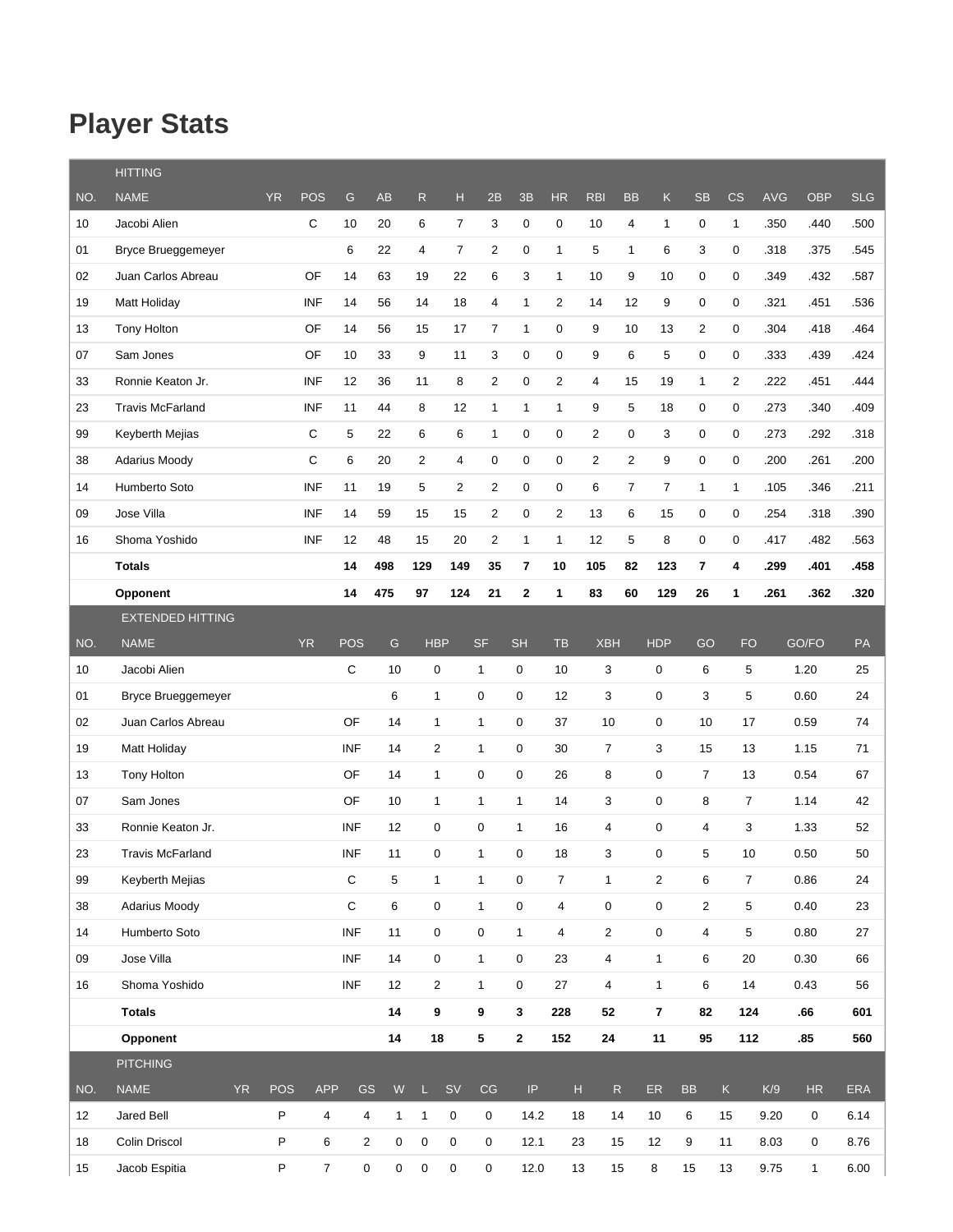|     | <b>Totals</b><br>Opponent |              |                | 14<br>14       |              | 468<br>495     | 351<br>348     | 92<br>111               | 25<br>$36\,$   | .947<br>.927             | 11           | $\overline{7}$ | 26<br>$\overline{7}$ | 0<br>$\mathbf{3}$   | .000<br>.300             | $\overline{7}$<br>11 | 0<br>$\mathbf 0$ |
|-----|---------------------------|--------------|----------------|----------------|--------------|----------------|----------------|-------------------------|----------------|--------------------------|--------------|----------------|----------------------|---------------------|--------------------------|----------------------|------------------|
| 16  | Shoma Yoshido             |              | <b>INF</b>     | 12             |              | 37             | 17             | 17                      | 3              | .919                     |              | 6              | $\mathbf 0$          | $\pmb{0}$           | $\overline{\phantom{a}}$ | $\mathsf 0$          | 0                |
| 09  | Jose Villa                |              | <b>INF</b>     | 14             |              | 34             | 9              | 19                      | 6              | .824                     |              | $\mathbf 2$    | $\mathbf 0$          | $\pmb{0}$           | $\overline{\phantom{a}}$ | $\mathsf 0$          | 0                |
| 14  | Humberto Soto             |              | <b>INF</b>     | 11             |              | 20             | $\overline{7}$ | 10                      | 3              | .850                     |              | $\mathbf{1}$   | $\mathsf{O}\xspace$  | $\pmb{0}$           | $\overline{\phantom{a}}$ | 0                    | $\mathsf 0$      |
| 35  | <b>Brenden Nipp</b>       |              | P              | 6              |              | $\mathsf 0$    | $\pmb{0}$      | 0                       | 0              | $\blacksquare$           |              | 0              | $\mathbf{1}$         | $\pmb{0}$           | .000                     | 0                    | 0                |
| 08  | Aaron Nease               |              | $\mathsf P$    | 5              |              | $\overline{2}$ | $\pmb{0}$      | $\overline{c}$          | $\mathbf 0$    | 1.000                    |              | $\mathbf 0$    | 3                    | $\pmb{0}$           | .000                     | $\boldsymbol{0}$     | 0                |
| 05  | Colton Myer               |              | $\mathsf P$    | 3              |              | $\mathbf{1}$   | $\mathsf 0$    | $\mathbf{1}$            | $\mathbf 0$    | 1.000                    |              | 0              | $\mathbf{1}$         | $\pmb{0}$           | .000                     | $\mathsf 0$          | 0                |
| 38  | <b>Adarius Moody</b>      |              | $\mathsf C$    | 6              |              | 51             | 45             | $\overline{\mathbf{4}}$ | $\overline{c}$ | .961                     |              | 0              | 6                    | $\pmb{0}$           | .000                     | $\overline{c}$       | 0                |
| 48  | Javier Montero            |              | P              | 6              |              | 0              | 0              | 0                       | $\mathbf 0$    | $\overline{a}$           |              | 0              | $\overline{2}$       | $\mathbf 0$         | .000                     | 0                    | 0                |
| 99  | Keyberth Mejias           |              | $\mathbf C$    | 5              |              | 37             | 35             | $\overline{2}$          | 0              | 1.000                    |              | 0              | 9                    | $\mathbf 0$         | .000                     | 4                    | 0                |
| 23  | <b>Travis McFarland</b>   |              | <b>INF</b>     | 11             |              | 4              | 4              | 0                       | $\mathbf 0$    | 1.000                    |              | $\overline{2}$ | $\mathbf 0$          | $\mathbf 0$         | $\overline{\phantom{a}}$ | 0                    | 0                |
| 06  | Matt McDonald             |              | P              | 5              |              | 3              | $\mathbf{1}$   | $\overline{2}$          | 0              | 1.000                    |              | 0              | 5                    | 0                   | .000                     | 0                    | 0                |
| 28  | Jake Lialios              |              | P              | $\overline{7}$ |              | 0              | 0              | 0                       | $\mathbf 0$    | $\overline{\phantom{a}}$ |              | $\mathbf 0$    | 5                    | 1                   | .167                     | 0                    | 0                |
| 33  | Ronnie Keaton Jr.         |              | <b>INF</b>     | 12             |              | 49             | 20             | 21                      | 8              | .837                     |              | 9              | $\mathbf 0$          | $\mathsf 0$         | $\overline{\phantom{a}}$ | 0                    | 0                |
| 07  | Sam Jones                 |              | OF             | 10             |              | 18             | 18             | 0                       | $\mathbf 0$    | 1.000                    |              | 0              | $\mathbf 0$          | $\mathbf 0$         | $\overline{\phantom{a}}$ | 0                    | 0                |
| 13  | Tony Holton               |              | OF             | 14             |              | 24             | 23             | $\mathbf{1}$            | $\mathbf 0$    | 1.000                    | $\mathbf{1}$ |                | $\mathbf 0$          | $\mathbf 0$         | $\overline{\phantom{a}}$ | 0                    | 0                |
| 19  | <b>Matt Holiday</b>       |              | <b>INF</b>     | 14             |              | 91             | 85             | 4                       | $\overline{2}$ | .978                     |              | 8              | $\pmb{0}$            | $\mathsf 0$         | $\overline{\phantom{a}}$ | 0                    | 0                |
| 15  | Jacob Espitia             |              | $\mathsf{P}$   | $\overline{7}$ |              | 0              | 0              | 0                       | $\mathbf 0$    | $\blacksquare$           |              | 0              | $\overline{4}$       | 0                   | .000                     | 0                    | 0                |
| 18  | Colin Driscol             |              | P              | 6              |              | $\mathbf{1}$   | 0              | $\mathbf{1}$            | $\mathbf 0$    | 1.000                    |              | 0              | $\overline{4}$       | 0                   | .000                     | 0                    | $\mathbf 0$      |
| 02  | Juan Carlos Abreau        |              | OF             | 14             |              | 23             | 23             | 0                       | 0              | 1.000                    |              | 0              | $\pmb{0}$            | $\mathsf 0$         | $\overline{\phantom{a}}$ | 0                    | 0                |
| 01  | Bryce Brueggemeyer        |              |                | 6              |              | 11             | 10             | $\mathbf{1}$            | 0              | 1.000                    |              | 0              | $\mathbf 0$          | $\mathsf{O}\xspace$ | $\blacksquare$           | 0                    | 0                |
| 12  | Jared Bell                |              | P              | $\overline{4}$ |              | $\overline{7}$ | $\mathbf{1}$   | 5                       | $\mathbf{1}$   | .857                     |              | 0              | $\mathbf{1}$         | 0                   | .000                     | 0                    | 0                |
| 10  | Jacobi Alien              |              | $\mathsf{C}$   | 10             |              | 55             | 53             | $\overline{2}$          | 0              | 1.000                    |              | 0              | 11                   | $\mathbf 0$         | .000                     | $\mathbf{1}$         | $\mathbf 0$      |
| NO. | <b>NAME</b>               | <b>YR</b>    | <b>POS</b>     | ${\mathsf G}$  |              | <b>TC</b>      | PO             | A                       | E              | <b>FPCT</b>              | <b>DP</b>    |                | <b>SBA</b>           | <b>RCS</b>          | RCS%                     | <b>PB</b>            | CI               |
|     | <b>FIELDING</b>           |              |                |                |              |                |                |                         |                |                          |              |                |                      |                     |                          |                      |                  |
|     | Opponent                  |              | 14             | 14             | 5            | 9              | 1              | 1                       | 116.0          | 149                      | 129          | 86             | 82                   | 123                 | 9.54                     | 10                   | 6.67             |
|     | <b>Totals</b>             |              | 14             | 14             | 9            | 5              | $\pmb{0}$      | $\mathbf{2}$            | 117.0          | 124                      | 97           | 69             | 60                   | 129                 | 9.92                     | 1                    | 5.31             |
| 50  | Sean Tracey               |              | $\overline{c}$ | $\mathbf{1}$   | 0            | $\mathbf{1}$   | $\mathbf 0$    | $\pmb{0}$               | 2.0            | $\overline{2}$           | 3            | $\overline{2}$ | 0                    | 2                   | 9.00                     | $\mathbf 0$          | 9.00             |
| 35  | <b>Brenden Nipp</b>       | P            | 6              | 1              | $\mathbf 0$  | $\mathbf{1}$   | $\mathbf 0$    | $\mathbf 0$             | 14.0           | 15                       | 8            | 4              | 5                    | 12                  | 7.71                     | $\mathbf 0$          | 2.57             |
| 08  | Aaron Nease               | $\mathsf{P}$ | 5              | 0              | 0            | $\mathbf{1}$   | $\mathbf 0$    | $\pmb{0}$               | 6.0            | 9                        | 12           | 12             | $\overline{7}$       | 5                   | 7.50                     | 0                    | 18.00            |
| 05  | <b>Colton Myer</b>        | P            | 3              | $\mathbf 0$    | $\mathbf{1}$ | $\mathbf 0$    | 0              | $\mathbf 0$             | 3.2            | 3                        | $\mathbf{1}$ | $\mathbf{1}$   | $\mathbf{1}$         | 9                   | 22.09                    | 0                    | 2.45             |
| 48  | Javier Montero            | $\sf P$      | 6              | 1              | $\mathbf{1}$ | $\mathbf{1}$   | $\mathbf 0$    | $\pmb{0}$               | 10.0           | 8                        | 11           | 8              | 9                    | 11                  | 9.90                     | 0                    | 7.20             |
| 06  | Matt McDonald             | P            | 5              | 5              | 5            | 0              | 0              | $\overline{2}$          | 30.1           | 23                       | 13           | 8              | $\overline{4}$       | 30                  | 8.90                     | 0                    | 2.37             |

TRO (First Last) | TRO (Last, First) TRX (First Last)|TRX (Last, First)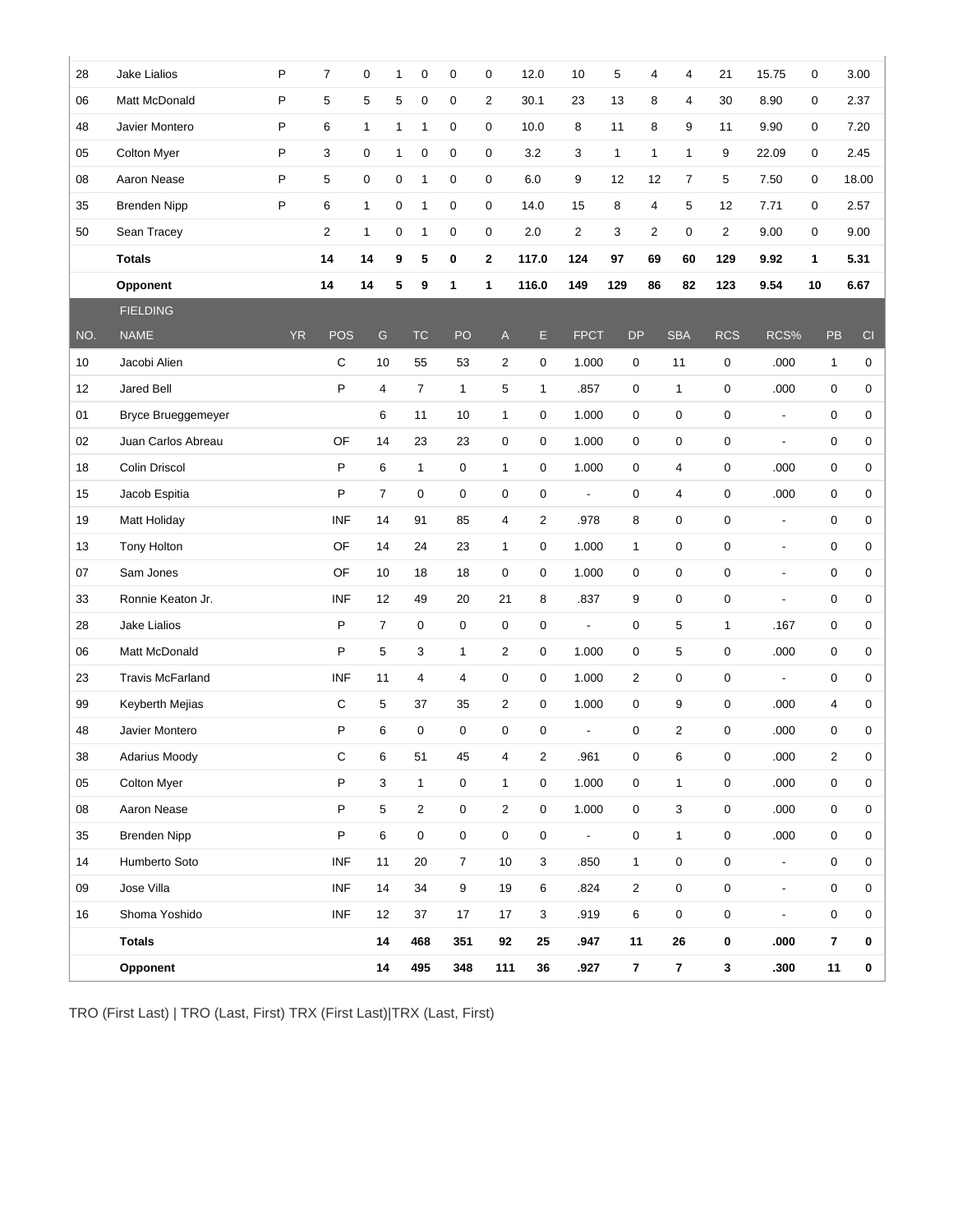#### **Game Log**

|               |                               | <b>GAME LOGS - HITTING</b> |    |                |    |              |                |                |                |                |                |             |                |
|---------------|-------------------------------|----------------------------|----|----------------|----|--------------|----------------|----------------|----------------|----------------|----------------|-------------|----------------|
| <b>DATE</b>   | <b>OPPONENT</b>               | <b>SCORE</b>               | AB | R.             | H  | 2B           | 3B             | <b>HR</b>      | <b>RBI</b>     | <b>BB</b>      | K.             | <b>SB</b>   | CS             |
| May 14        | <b>Portland Mavericks</b>     | $L, 10-6$                  | 35 | 6              | 9  | 2            | $\mathbf 0$    | 1              | 5              | 10             | 12             | 0           |                |
| <b>May 15</b> | <b>Portland Mavericks</b>     | W, 10-3                    | 29 | 10             | 10 | 3            | 0              | 0              | 9              | 9              | 6              | $\mathbf 0$ | $\overline{2}$ |
| May 20        | at Salem Senators             | W, 7-4                     | 34 | $\overline{7}$ | 11 | 3            | 1              | 0              | 6              | 4              | 6              | 1           | $\Omega$       |
| <b>May 21</b> | at Salem Senators             | W, 11-3                    | 42 | 11             | 14 | 4            | 0              | 0              | $\overline{7}$ | 3              | 11             | $\mathbf 0$ | 0              |
| <b>May 22</b> | at Salem Senators             | W, 16-8                    | 45 | 16             | 15 | 1            | $\overline{2}$ | $\overline{2}$ | 15             | 5              | $\overline{7}$ | 1           | 0              |
| <b>May 29</b> | Campesinos de Salem Keizer    | W, 8-3                     | 33 | 8              | 9  | 3            | $\overline{2}$ | $\Omega$       | 8              | 6              | 12             | $\mathbf 0$ | $\Omega$       |
| Jun 2         | at Portland Mavericks         | $L, 14-11$                 | 39 | 11             | 10 | 1            | 0              | 1              | 8              | 11             | 5              | 1           | 0              |
| Jun 5         | at Portland Mavericks         | W. 18-4                    | 46 | 18             | 18 | 3            | $\mathbf 0$    | 1              | 13             | 10             | 15             | $\mathbf 0$ | 0              |
| <b>Jun 11</b> | Salem Senators                | $L, 23-8$                  | 33 | 8              | 10 | $\mathbf{1}$ | 0              | 1              | $\overline{7}$ | 4              | 11             | 1           | $\Omega$       |
| <b>Jun 12</b> | Salem Senators                | $L, 5-2$                   | 30 | $\overline{2}$ | 6  | 2            | $\mathbf 0$    | 0              | 0              | 1              | 5              | $\mathbf 0$ | 0              |
| <b>Jun 17</b> | at Campesinos de Salem Keizer | $W, 4-2$                   | 27 | 4              | 8  | 1            | 1              | 1              | 4              | 4              | 9              | $\mathbf 0$ |                |
| <b>Jun 18</b> | at Campesinos de Salem Keizer | W, 20-8                    | 43 | 20             | 16 | 6            | 1              | $\overline{2}$ | 15             | 6              | 11             | 2           | $\Omega$       |
| <b>Jun 19</b> | at Campesinos de Salem Keizer | W, 5-3                     | 38 | 5              | 9  | 4            | 0              | 1              | 5              | $\overline{2}$ | $\overline{7}$ | $\mathbf 0$ | 0              |
| <b>Jun 20</b> | <b>Portland Mavericks</b>     | $L, 7-3$                   | 24 | 3              | 4  | 1            | $\mathbf 0$    | 0              | 3              | $\overline{7}$ | 6              | 1           | 0              |

|               |                               | <b>GAME LOGS - EXTENDED HITTING</b> |             |                |              |           |                |                |                |                |       |    |
|---------------|-------------------------------|-------------------------------------|-------------|----------------|--------------|-----------|----------------|----------------|----------------|----------------|-------|----|
| <b>DATE</b>   | <b>OPPONENT</b>               | <b>SCORE</b>                        | <b>HBP</b>  | <b>SF</b>      | <b>SH</b>    | <b>TB</b> | <b>XBH</b>     | <b>HDP</b>     | GO             | <b>FO</b>      | GO/FO | PA |
| May 14        | <b>Portland Mavericks</b>     | $L, 10-6$                           | 0           | 1              | $\mathbf 0$  | 14        | 3              | 0              | $\overline{2}$ | 12             | .17   | 46 |
| <b>May 15</b> | <b>Portland Mavericks</b>     | W, 10-3                             | 0           | 1              | $\mathbf 0$  | 13        | 3              | $\overline{2}$ | 9              | 5              | 1.80  | 39 |
| May 20        | at Salem Senators             | W, 7-4                              | 1           | $\overline{2}$ | $\mathbf{1}$ | 16        | $\overline{4}$ | 1              | $\overline{7}$ | 10             | .70   | 42 |
| May 21        | at Salem Senators             | W, 11-3                             | 0           | 2              | $\mathbf 0$  | 18        | 4              | 0              | 3              | 12             | .25   | 47 |
| May 22        | at Salem Senators             | W, 16-8                             | 2           | 0              | $\mathbf 0$  | 26        | 5              | 1              | 9              | 9              | 1.00  | 52 |
| May 29        | Campesinos de Salem Keizer    | W, 8-3                              | 0           | 0              | 0            | 16        | 5              | 1              | 5              | 6              | .83   | 39 |
| Jun 2         | at Portland Mavericks         | $L, 14-11$                          | 0           | 0              | $\mathbf 0$  | 14        | 2              | 0              | 6              | 15             | .40   | 50 |
| Jun 5         | at Portland Mavericks         | W, 18-4                             | 1           | 0              | $\mathbf 0$  | 24        | 4              | 1              | 6              | 6              | 1.00  | 57 |
| <b>Jun 11</b> | Salem Senators                | $L, 23-8$                           | $\mathbf 0$ | $\mathbf 0$    | $\mathbf 0$  | 14        | $\overline{2}$ | $\mathbf 0$    | 5              | 6              | .83   | 37 |
| Jun 12        | Salem Senators                | $L, 5-2$                            | 0           | 0              | $\mathbf 0$  | 8         | $\overline{2}$ | 0              | 8              | $\overline{7}$ | 1.14  | 31 |
| <b>Jun 17</b> | at Campesinos de Salem Keizer | W, 4-2                              | 0           | 1              | $\mathbf 0$  | 14        | 3              | 0              | 5              | 5              | 1.00  | 32 |
| <b>Jun 18</b> | at Campesinos de Salem Keizer | W, 20-8                             | 5           |                | $\mathbf 0$  | 30        | 9              | 0              | 4              | 10             | .40   | 55 |
| <b>Jun 19</b> | at Campesinos de Salem Keizer | W, 5-3                              | 0           | $\mathbf{1}$   | $\mathbf 0$  | 16        | 5              | 0              | 6              | 14             | .43   | 41 |
| <b>Jun 20</b> | <b>Portland Mavericks</b>     | $L, 7-3$                            | 0           | 0              | 2            | 5         | 1              |                | 7              | $\overline{7}$ | 1.00  | 33 |

|             |                           | GAME LOGS - PITCHING |          |                |                |     |      |                         |           |            |           |    |     |
|-------------|---------------------------|----------------------|----------|----------------|----------------|-----|------|-------------------------|-----------|------------|-----------|----|-----|
| <b>DATE</b> | <b>OPPONENT</b>           | <b>SCORE</b>         | W        |                | <b>SV</b>      | IP  | l Hr | R                       | <b>ER</b> | <b>ERA</b> | <b>BB</b> | K. | HR. |
| May 14      | <b>Portland Mavericks</b> | $L, 10-6$            | $\Omega$ |                | 0              | 9.0 | 12   | 10                      | 8         | 8.00       | 5         | 10 | 0   |
| May 15      | <b>Portland Mavericks</b> | W. 10-3              |          | $\overline{0}$ | $\overline{0}$ | 9.0 | 5    | $\overline{\mathbf{3}}$ | 2         | 2.00       | 3         | 13 | 0   |
| May 20      | at Salem Senators         | W. 7-4               |          | $\Omega$       | $\Omega$       | 9.0 | - 8  | 4                       | 2         | 2.00       | 5         | 12 |     |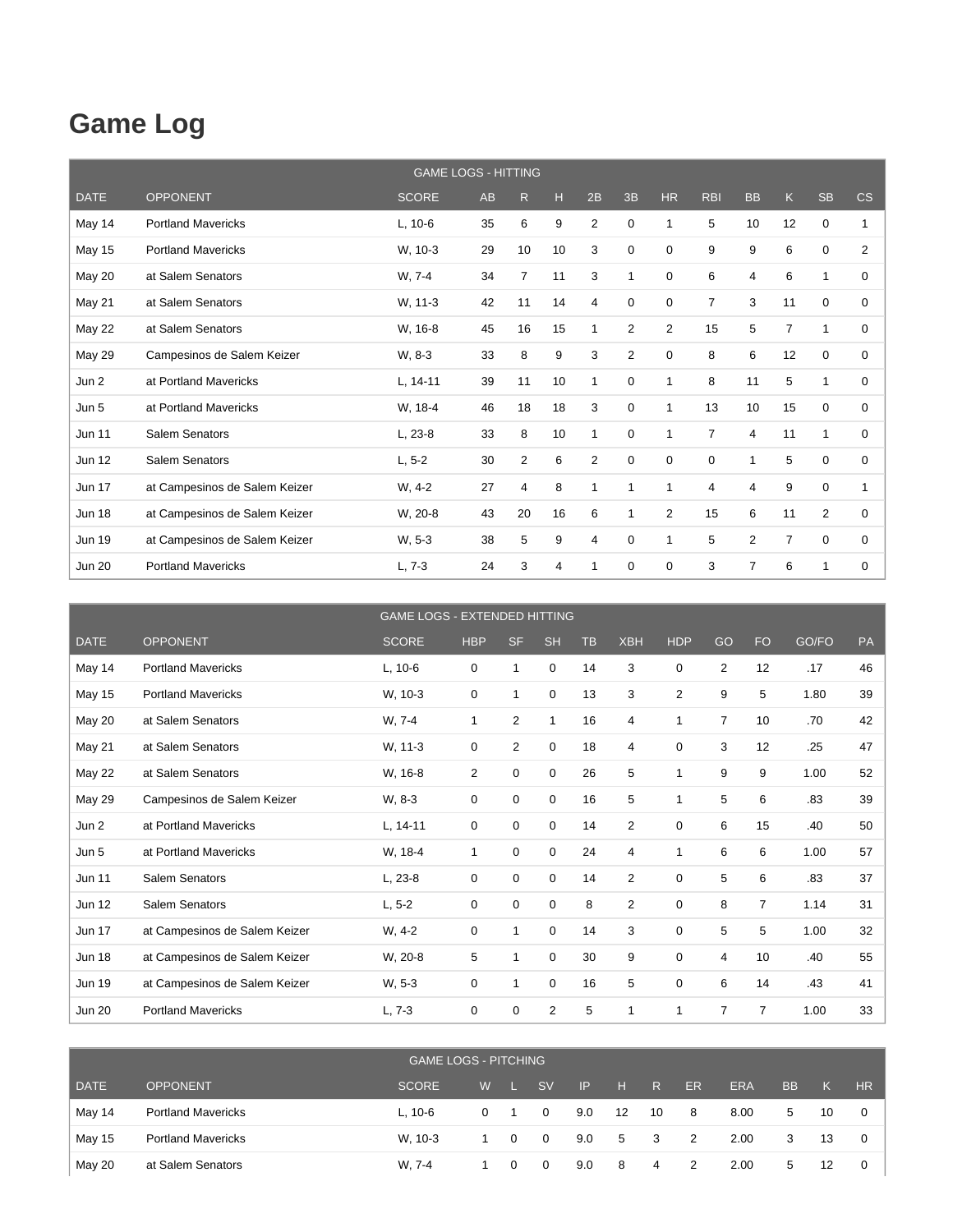| May 21        | at Salem Senators             | W. 11-3    | 1 | 0 | 0        | 9.0 | 9              | 3              | $\overline{2}$ | 2.00  | 3              | 6  | 0           |
|---------------|-------------------------------|------------|---|---|----------|-----|----------------|----------------|----------------|-------|----------------|----|-------------|
| <b>May 22</b> | at Salem Senators             | W, 16-8    |   | 0 | 0        | 9.0 | 12             | 8              | 7              | 7.00  | 5              | 12 | 0           |
| <b>May 29</b> | Campesinos de Salem Keizer    | W, 8-3     | 1 | 0 | 0        | 9.0 | $\overline{4}$ | 3              | 3              | 3.00  | 3              | 11 | 0           |
| Jun 2         | at Portland Mavericks         | $L, 14-11$ | 0 |   | 0        | 8.0 | 13             | 14             | 4              | 4.50  | $\overline{7}$ | 10 | 0           |
| Jun 5         | at Portland Mavericks         | W. 18-4    |   | 0 | 0        | 9.0 | 5              | 4              | 2              | 2.00  | $\overline{2}$ | 12 | 0           |
| Jun 11        | Salem Senators                | $L, 23-8$  | 0 |   | 0        | 7.0 | 15             | 23             | 21             | 27.00 | 13             | 10 |             |
| Jun 12        | Salem Senators                | $L, 5-2$   | 0 |   | $\Omega$ | 7.0 | 9              | 5              | 5              | 6.43  | 6              | 5  | 0           |
| <b>Jun 17</b> | at Campesinos de Salem Keizer | $W, 4-2$   | 1 | 0 | 0        | 7.0 | 6              | $\overline{2}$ |                | 1.29  | $\mathbf{1}$   | 5  | 0           |
| <b>Jun 18</b> | at Campesinos de Salem Keizer | W, 20-8    | 1 | 0 | 0        | 9.0 | $\overline{7}$ | 8              | 6              | 6.00  | 3              | 12 | $\mathbf 0$ |
| Jun 19        | at Campesinos de Salem Keizer | W, 5-3     |   | 0 | 0        | 9.0 | 8              | 3              | 0              | 0.00  | 3              | 8  | 0           |
| <b>Jun 20</b> | <b>Portland Mavericks</b>     | $L, 7-3$   | 0 |   | 0        | 7.0 | 11             | $\overline{7}$ | 6              | 7.71  |                | 3  | 0           |

|               |                               |              |           | <b>GAME LOGS - FIELDING</b> |    |                |             |                |              |             |                          |                |             |
|---------------|-------------------------------|--------------|-----------|-----------------------------|----|----------------|-------------|----------------|--------------|-------------|--------------------------|----------------|-------------|
| <b>DATE</b>   | <b>OPPONENT</b>               | <b>SCORE</b> | <b>TC</b> | PO                          | A  | Е              | <b>FPCT</b> | <b>DP</b>      | <b>SBA</b>   | <b>RCS</b>  | RCS%                     | PB             | CI          |
| May 14        | <b>Portland Mavericks</b>     | $L, 10-6$    | 36        | 27                          | 8  | 1              | .972        | 0              | 4            | 0           | .000                     | 1              | 0           |
| May 15        | <b>Portland Mavericks</b>     | W, 10-3      | 36        | 27                          | 8  | 1              | .972        | $\mathbf{1}$   | $\mathbf 1$  | 0           | .000                     | 0              | 0           |
| May 20        | at Salem Senators             | W, 7-4       | 39        | 27                          | 8  | 4              | .897        | 3              | 3            | 0           | .000                     | 1              | $\Omega$    |
| <b>May 21</b> | at Salem Senators             | W. 11-3      | 40        | 27                          | 11 | $\overline{2}$ | .950        | $\overline{2}$ | 0            | 0           | $\overline{\phantom{a}}$ | 0              | 0           |
| May 22        | at Salem Senators             | W, 16-8      | 32        | 27                          | 5  | 0              | 1.000       | 0              | 6            | $\mathbf 0$ | .000                     | $\overline{2}$ | 0           |
| <b>May 29</b> | Campesinos de Salem Keizer    | W, 8-3       | 39        | 27                          | 11 | 1              | .974        | 0              | 1            | 0           | .000                     | 0              | 0           |
| Jun 2         | at Portland Mavericks         | $L, 14-11$   | 27        | 24                          | 1  | $\overline{2}$ | .926        | 0              | $\mathbf{1}$ | 0           | .000                     | 1              | 0           |
| Jun 5         | at Portland Mavericks         | W. 18-4      | 33        | 27                          | 3  | 3              | .909        | 0              | $\mathbf 1$  | $\mathbf 0$ | .000                     | $\mathbf{1}$   | $\Omega$    |
| <b>Jun 11</b> | Salem Senators                | L, 23-8      | 29        | 21                          | 5  | 3              | .897        | 0              | 1            | 0           | .000                     | 0              | 0           |
| <b>Jun 12</b> | Salem Senators                | $L, 5-2$     | 27        | 21                          | 6  | 0              | 1.000       | 2              | 3            | 0           | .000                     | 0              | 0           |
| <b>Jun 17</b> | at Campesinos de Salem Keizer | W, 4-2       | 30        | 21                          | 8  | 1              | .967        | $\mathbf 1$    | 1            | $\mathbf 0$ | .000                     | 0              | $\Omega$    |
| <b>Jun 18</b> | at Campesinos de Salem Keizer | W, 20-8      | 36        | 27                          | 6  | 3              | .917        | 1              | $\mathbf 1$  | 0           | .000                     | 1              | 0           |
| <b>Jun 19</b> | at Campesinos de Salem Keizer | W. 5-3       | 37        | 27                          | 7  | 3              | .919        | $\mathbf{1}$   | 0            | 0           | $\overline{\phantom{a}}$ | 0              | 0           |
| <b>Jun 20</b> | <b>Portland Mavericks</b>     | $L.7-3$      | 27        | 21                          | 5  | 1              | .963        | 0              | 3            | 0           | .000                     | $\mathbf 0$    | $\mathbf 0$ |

# **Split Stats**

|            |                          |                          |                          |                          |    |                |                | <b>SPLIT STATS - HITTING</b> |           |     |                |    |                          |                          |                          |
|------------|--------------------------|--------------------------|--------------------------|--------------------------|----|----------------|----------------|------------------------------|-----------|-----|----------------|----|--------------------------|--------------------------|--------------------------|
|            | <b>GP</b>                | AB                       | R                        | H                        | 2B | 3B             | <b>HR</b>      | <b>RBI</b>                   | <b>BB</b> | K   | <b>SB</b>      | CS | <b>AVG</b>               | <b>OBP</b>               | <b>SLG</b>               |
| Total      | 14                       | 498                      | 129                      | 149                      | 35 | $\overline{7}$ | 10             | 105                          | 82        | 123 | $\overline{7}$ | 4  | .299                     | .401                     | .458                     |
| Conference | $\overline{\phantom{a}}$ | $\overline{\phantom{a}}$ | $\overline{\phantom{a}}$ | $\overline{\phantom{a}}$ | ٠  |                |                |                              |           |     |                |    | $\overline{\phantom{a}}$ | $\overline{\phantom{a}}$ | $\overline{\phantom{a}}$ |
| Exhibition | $\overline{\phantom{a}}$ | ۰                        | -                        | $\overline{\phantom{a}}$ | -  |                |                |                              |           |     |                |    | $\overline{\phantom{a}}$ | $\overline{\phantom{a}}$ | $\overline{\phantom{a}}$ |
|            |                          |                          |                          |                          |    |                |                |                              |           |     |                |    |                          |                          |                          |
| Home       | 6                        | 184                      | 37                       | 48                       | 12 | 2              | $\overline{2}$ | 32                           | 37        | 52  | $\overline{2}$ | 3  | .261                     | .381                     | .380                     |
| Away       | 8                        | 314                      | 92                       | 101                      | 23 | 5              | 8              | 73                           | 45        | 71  | 5              | 1  | .322                     | .413                     | .503                     |
| Neutral    | $\overline{\phantom{a}}$ |                          |                          |                          |    |                |                |                              |           |     |                |    |                          | $\overline{\phantom{a}}$ | $\overline{\phantom{a}}$ |
|            |                          |                          |                          |                          |    |                |                |                              |           |     |                |    |                          |                          |                          |
| Wins       | 9                        | 337                      | 99                       | 110                      | 28 | $\overline{7}$ | $\overline{7}$ | 82                           | 49        | 84  | 4              | 3  | .326                     | .417                     | .513                     |
|            |                          |                          |                          |                          |    |                |                |                              |           |     |                |    |                          |                          |                          |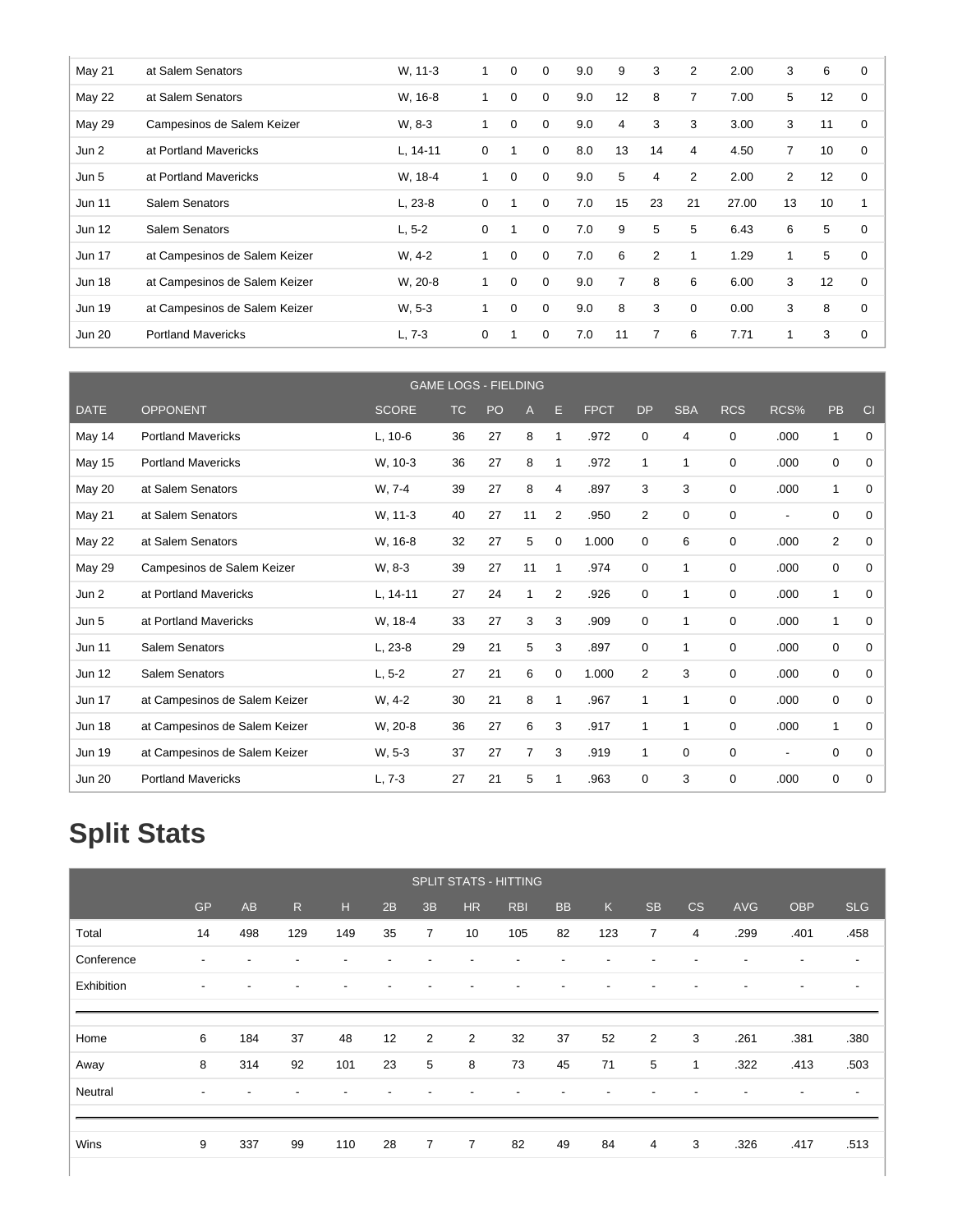| Losses | 5 | 161 | 30 | 39 | $\overline{7}$ | $\overline{0}$ | $\overline{\mathbf{3}}$ | 23 | 33 | 39 | $\overline{\mathbf{3}}$ | $\overline{1}$          | .242 | .369 | .342 |
|--------|---|-----|----|----|----------------|----------------|-------------------------|----|----|----|-------------------------|-------------------------|------|------|------|
|        |   |     |    |    |                |                |                         |    |    |    |                         |                         |      |      |      |
| May    | 6 | 218 | 58 | 68 |                | 16 5 3         |                         | 50 | 37 | 54 | $\overline{2}$          | $\overline{\mathbf{3}}$ | .312 | .409 | .472 |
| June   | 8 | 280 | 71 | 81 |                | 19 2 7         |                         | 55 | 45 | 69 | 5                       | $\overline{1}$          | .289 | .395 | .446 |

|            |                          |                          |                          |                          |             | SPLIT STATS - EXTENDED HITTING |                          |                          |                          |                          |             |
|------------|--------------------------|--------------------------|--------------------------|--------------------------|-------------|--------------------------------|--------------------------|--------------------------|--------------------------|--------------------------|-------------|
|            | <b>GP</b>                | <b>HBP</b>               | <b>SF</b>                | <b>SH</b>                | <b>TB</b>   | <b>XBH</b>                     | <b>HDP</b>               | GO                       | <b>FO</b>                | GO/FO                    | PA          |
| Total      | 14                       | 9                        | 9                        | 3                        | 228         | 52                             | $\overline{7}$           | 82                       | 124                      | .66                      | 601         |
| Conference | $\overline{\phantom{a}}$ | $\overline{\phantom{a}}$ | ٠                        | $\overline{\phantom{a}}$ | $\mathbf 0$ | 0                              | $\blacksquare$           | $\overline{\phantom{a}}$ | ٠                        | $\overline{\phantom{a}}$ | $\mathbf 0$ |
| Exhibition | $\overline{\phantom{a}}$ | $\overline{\phantom{a}}$ | ٠                        | $\overline{\phantom{a}}$ | $\pmb{0}$   | 0                              | $\overline{\phantom{a}}$ | $\overline{\phantom{a}}$ | ٠                        | $\overline{\phantom{a}}$ | $\mathbf 0$ |
|            |                          |                          |                          |                          |             |                                |                          |                          |                          |                          |             |
| Home       | 6                        | $\mathbf 0$              | 2                        | $\overline{2}$           | 70          | 16                             | 4                        | 36                       | 43                       | .84                      | 225         |
| Away       | 8                        | 9                        | $\overline{7}$           | 1                        | 158         | 36                             | 3                        | 46                       | 81                       | .57                      | 376         |
| Neutral    | $\overline{\phantom{a}}$ | $\overline{\phantom{a}}$ | $\overline{\phantom{a}}$ | $\overline{\phantom{a}}$ | $\mathbf 0$ | 0                              | $\blacksquare$           | $\overline{\phantom{a}}$ | $\overline{\phantom{a}}$ | $\overline{\phantom{a}}$ | $\mathbf 0$ |
|            |                          |                          |                          |                          |             |                                |                          |                          |                          |                          |             |
| Wins       | 9                        | 9                        | 8                        | $\mathbf{1}$             | 173         | 42                             | 6                        | 54                       | 77                       | .70                      | 404         |
| Losses     | $5\phantom{.0}$          | $\mathbf 0$              | $\mathbf{1}$             | $\overline{2}$           | 55          | 10                             | 1                        | 28                       | 47                       | .60                      | 197         |
|            |                          |                          |                          |                          |             |                                |                          |                          |                          |                          |             |
| May        | 6                        | 3                        | 6                        | 1                        | 103         | 24                             | 5                        | 35                       | 54                       | .65                      | 265         |
| June       | 8                        | 6                        | 3                        | $\overline{2}$           | 125         | 28                             | $\overline{2}$           | 47                       | 70                       | .67                      | 336         |

|            | SPLIT STATS - PITCHING   |       |                          |                          |                          |                          |                          |       |                          |            |
|------------|--------------------------|-------|--------------------------|--------------------------|--------------------------|--------------------------|--------------------------|-------|--------------------------|------------|
|            | $\mathsf{GP}$            | IP    | H.                       | R                        | ER.                      | <b>BB</b>                | K                        | K/9   | HR                       | <b>ERA</b> |
| Total      | 14                       | 117.0 | 124                      | 97                       | 69                       | 60                       | 129                      | 9.92  | $\mathbf{1}$             | 5.31       |
| Conference | $\overline{\phantom{a}}$ | 0.0   | $\overline{\phantom{a}}$ | $\overline{\phantom{a}}$ | $\overline{\phantom{a}}$ | $\overline{\phantom{a}}$ | $\overline{\phantom{a}}$ | .00   | $\overline{\phantom{a}}$ | 0.00       |
| Exhibition | $\overline{\phantom{a}}$ | 0.0   | $\overline{\phantom{a}}$ | $\overline{\phantom{a}}$ | $\overline{\phantom{a}}$ | $\overline{a}$           | $\overline{\phantom{a}}$ | .00   | $\overline{\phantom{a}}$ | 0.00       |
|            |                          |       |                          |                          |                          |                          |                          |       |                          |            |
| Home       | 6                        | 48.0  | 56                       | 51                       | 45                       | 31                       | 52                       | 9.75  | $\mathbf{1}$             | 8.44       |
| Away       | 8                        | 69.0  | 68                       | 46                       | 24                       | 29                       | 77                       | 10.04 | 0                        | 3.13       |
| Neutral    | $\overline{\phantom{a}}$ | 0.0   | $\overline{\phantom{a}}$ | $\overline{\phantom{a}}$ | $\overline{\phantom{a}}$ | $\frac{1}{2}$            | $\overline{\phantom{a}}$ | .00   | $\overline{\phantom{a}}$ | 0.00       |
|            |                          |       |                          |                          |                          |                          |                          |       |                          |            |
| Wins       | 9                        | 79.0  | 64                       | 38                       | 25                       | 28                       | 91                       | 10.37 | $\mathbf 0$              | 2.85       |
| Losses     | 5                        | 38.0  | 60                       | 59                       | 44                       | 32                       | 38                       | 9.00  | $\mathbf{1}$             | 10.42      |
|            |                          |       |                          |                          |                          |                          |                          |       |                          |            |
| May        | 6                        | 54.0  | 50                       | 31                       | 24                       | 24                       | 64                       | 10.67 | $\mathbf 0$              | 4.00       |
| June       | 8                        | 63.0  | 74                       | 66                       | 45                       | 36                       | 65                       | 9.29  | $\mathbf{1}$             | 6.43       |

|            | <b>SPLIT STATS - FIELDING</b> |     |                          |                          |                          |                          |                          |                          |                          |                          |                          |    |
|------------|-------------------------------|-----|--------------------------|--------------------------|--------------------------|--------------------------|--------------------------|--------------------------|--------------------------|--------------------------|--------------------------|----|
|            | <b>GP</b>                     | TC  | PO                       | A                        | E.                       | <b>FPCT</b>              | <b>DP</b>                | <b>SBA</b>               | <b>RCS</b>               | RCS%                     | <b>PB</b>                | CI |
| Total      | 14                            | 468 | 351                      | 92                       | 25                       | .947                     | 11                       | 26                       | 0                        | .000                     |                          | 0  |
| Conference | $\overline{\phantom{a}}$      | 0   | $\overline{\phantom{a}}$ | $\overline{\phantom{a}}$ | $\overline{\phantom{0}}$ | $\overline{\phantom{a}}$ | $\overline{\phantom{0}}$ | $\overline{\phantom{0}}$ | $\overline{\phantom{a}}$ | $\overline{\phantom{a}}$ | $\overline{\phantom{0}}$ |    |
| Exhibition | $\sim$                        | 0   | $\overline{\phantom{a}}$ | $\overline{\phantom{a}}$ | $\overline{\phantom{0}}$ | $\overline{\phantom{a}}$ | $\overline{\phantom{0}}$ | $\overline{\phantom{a}}$ | $\overline{\phantom{a}}$ | $\overline{\phantom{0}}$ | $\overline{\phantom{0}}$ |    |
|            |                               |     |                          |                          |                          |                          |                          |                          |                          |                          |                          |    |